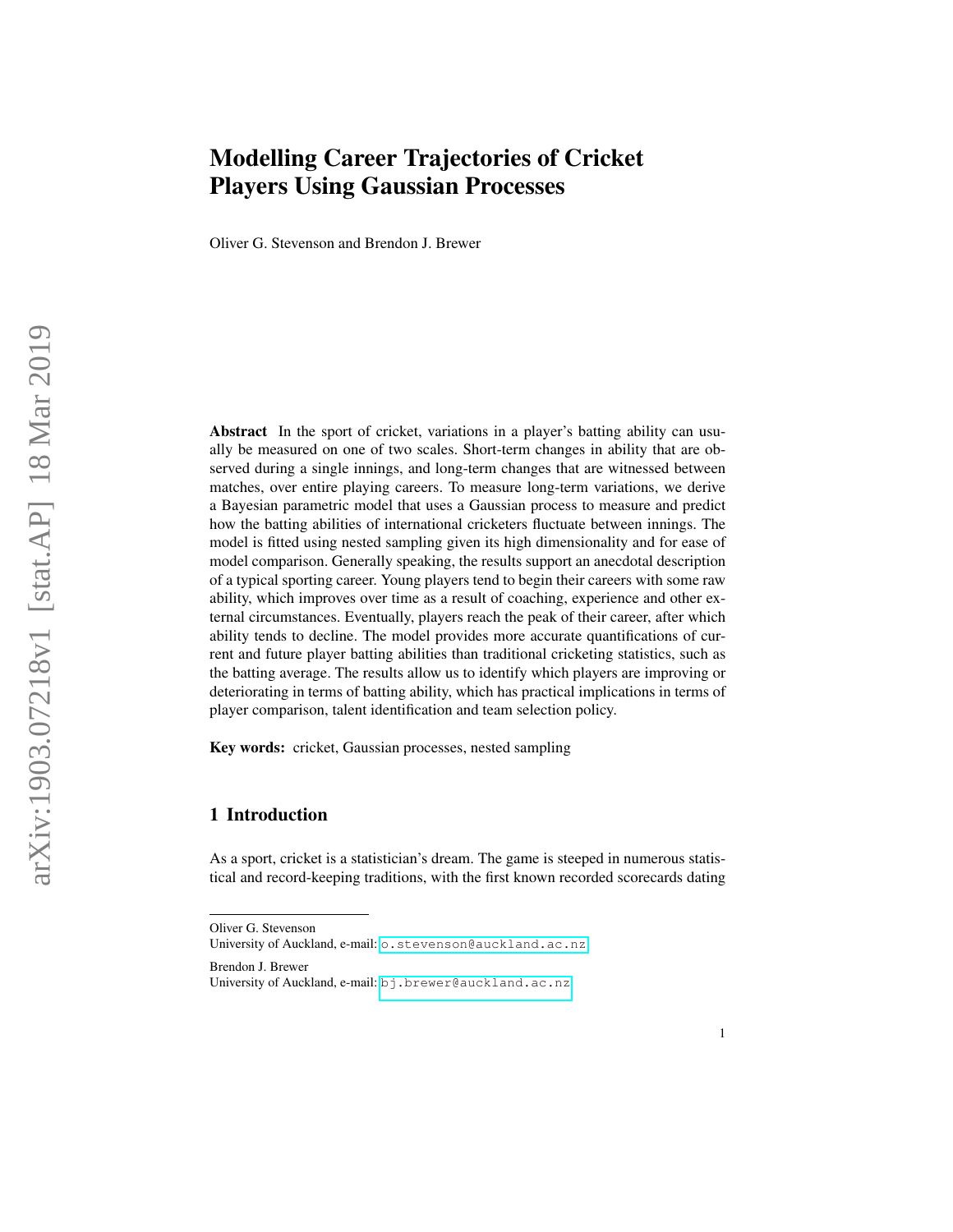as far back as 1776. Given the statistical culture that has developed with the growth of cricket, using numeric data to quantify individual players' abilities is not a new concept. However, despite the abundance of data available, cricket has only recently attracted the attention of statistical analysts in the public realm. This is potentially due to many previous academic studies being focused on the likes of achieving a fair result [\[8,](#page-8-0) [11,](#page-8-1) [6\]](#page-8-2) and match outcome prediction [\[4,](#page-8-3) [1,](#page-8-4) [17,](#page-8-5) [3\]](#page-8-6), rather than statistical applications that measure and predict individual player abilities and performances.

For as long as the modern game has existed, a player's batting ability has primarily been recognized using the *batting average*; in general, the higher the batting average, the better the player is at batting. However, the batting average fails to tell us about variations in a player's batting ability, which can usually be attributed to one of two scales: (1) short-term changes in ability that are observed *during* or *within* a single innings, due to factors such as adapting to the local pitch and weather conditions (commonly referred to as 'getting your eye in' within the cricketing community), and (2) long-term changes that are observed *between* innings, over entire playing careers, due to the likes of age, experience and fitness levels.

Early studies provided empirical evidence to support the claim that a batsman's score could be modelled using a geometric progression, suggesting players bat with a somewhat constant ability during an innings [\[10\]](#page-8-7). However, it has since been shown that the geometric assumptions do not hold for many players, due to the inflated number of scores of 0 that are present in many players' career records [\[12,](#page-8-8) [2\]](#page-8-9). Rather than model batting scores, [\[12\]](#page-8-8) and [\[5\]](#page-8-10) used nonparametric and parametric hazard functions respectively, to measure how dismissal probabilities change with a batsman's score. Estimating a batsman's hazard function,  $H(x)$ , which represents the probability of getting out on score  $x$ , allows us to observe how a player's ability varies over the course of an innings. Both studies found that batsmen appeared to be more likely to get out while on low scores – early in their innings – than on higher scores, supporting the idea of 'getting your eye in'.

In order to quantify the effects of 'getting your eye in', [\[16\]](#page-8-11) proposed an alternative means of measuring how player ability varies during an innings. The authors use a Bayesian parametric model to estimate the hazard function, allowing for a smooth transition in estimated dismissal probabilities between scores, rather than the sudden, unrealistic jumps seen in [\[12\]](#page-8-8) and to a lesser extent [\[5\]](#page-8-10). For the vast majority of past and present international Test players, [\[16\]](#page-8-11) found overwhelming evidence to suggest that players perform with decreased batting abilities early in an innings and improve as they score runs, further supporting the notion of 'getting your eye in'.

## 1.1 Modelling Between-Innings Changes in Batting Ability

While there is plenty of evidence to suggest that players do not bat with some constant ability during an innings, it is also unlikely that a player bats with some constant ability throughout their entire career. Instead, variations in a player's underly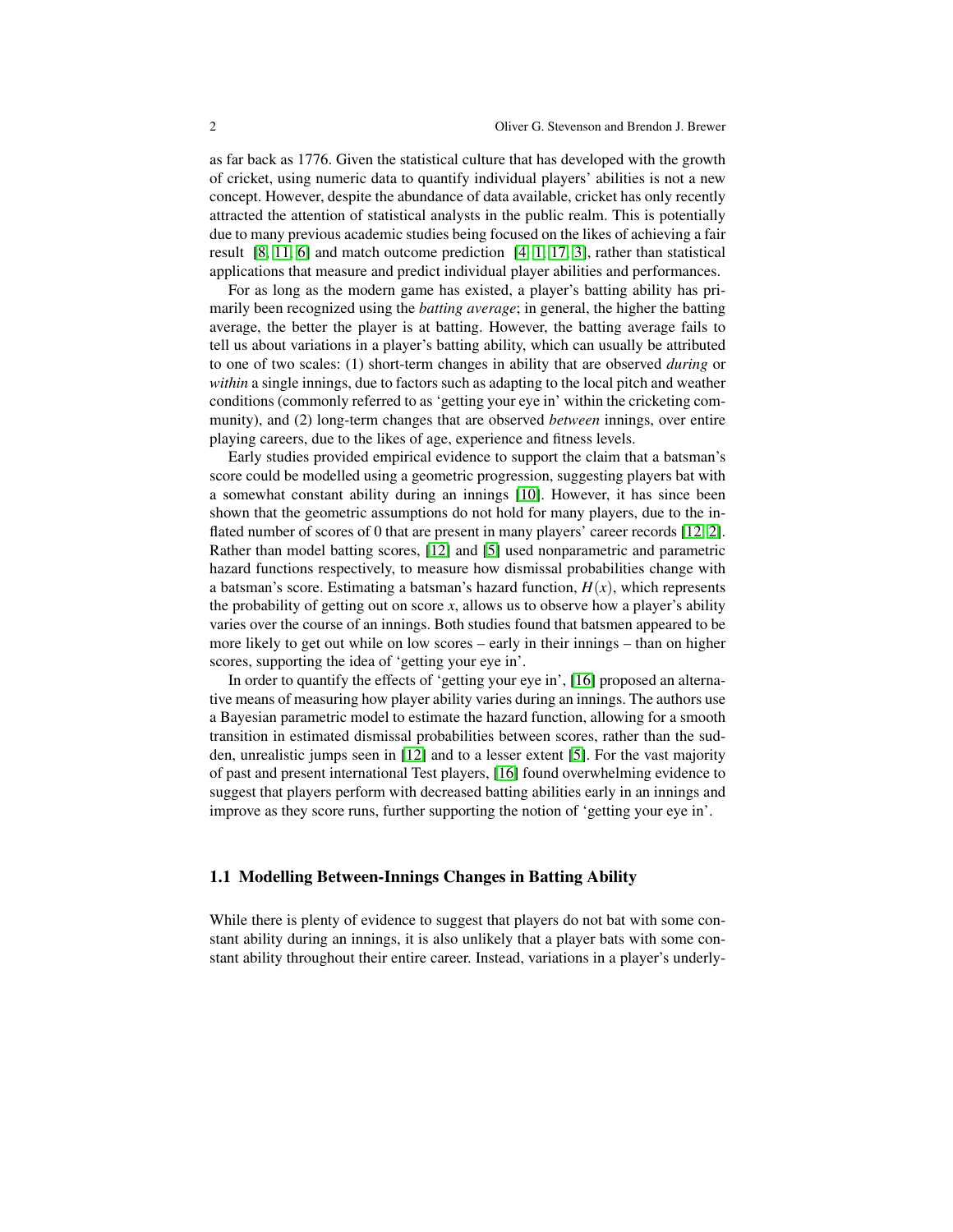ing ability are likely to occur *between* innings, due to factors such as how well the player has been performing recently (referred to as 'form' in cricket).

If batting form were to have a significant impact on player performance, we should be able to identify extended periods of players' careers with sequences of high scores (indicating the player was 'in' form) and sequences of low scores (indicating the player was 'out of' form). On the contrary, [\[9\]](#page-8-12) found little empirical evidence to support this idea. Instead, for the majority of players analyzed in the study, the authors suggest that public perceptions of batting form tend to be overestimated, with many players' scores able to be modelled using a random sequence.

Within a Bayesian framework, [\[13\]](#page-8-13) employed the use of a hidden Markov model to determine whether a batsman is in or out of form. The model estimates a number, *K*, of 'underlying batting states' for each player, including the expected number of runs to be scored when in each of the *K* states. Parameters that measure: *availability* (the probability a batsman is in form for a given match), *reliability* (the probability a batsman is in form for the next *n* matches) and *mean time to failure* (the expected number of innings a batsman will play before he is out of form), were also estimated for each batsman. However, a drawback of this approach is that the model requires an explicit specification of what constitutes an out of form state. The authors specify a batting state that has a posterior expected median number of runs scored of less than 25, as being out of form, and all other states as being in form. While in the context of one day or Twenty20 cricket this is not necessarily an unreasonable specification, there are numerous arguments that could be made to justify a low score, scored at a high strike rate, as a successful innings.

In this paper, we extend the Bayesian parametric model detailed in [\[16\]](#page-8-11), such that we can not only measure and predict how player batting abilities fluctuate during an innings, but also between innings, over the course of entire playing careers. This allows us to treat batting form as continuous, rather than binary; instead of defining players as 'in' or 'out' of form, we can describe players as improving or deteriorating in terms of batting ability. At this stage our focus is on longer form Test and first-class cricket, as limited overs cricket introduces a number of match-specific complications [\[7\]](#page-8-14).

## 2 Model Specification

The derivation of the model likelihood follows the method detailed in [\[16\]](#page-8-11). If  $X \in$ {0,1,2,3,...} is the number of runs a batsman is currently on, we define a *hazard function*,  $H(x) \in [0,1]$ , as the probability a batsman gets out on score *x*. Assuming a functional form for  $H(x)$ , conditional on some parameters  $\theta$ , we can calculate the probability distribution for *X* as follows:

$$
P(X = x) = H(x) \prod_{a=0}^{x-1} [1 - H(a)].
$$
 (1)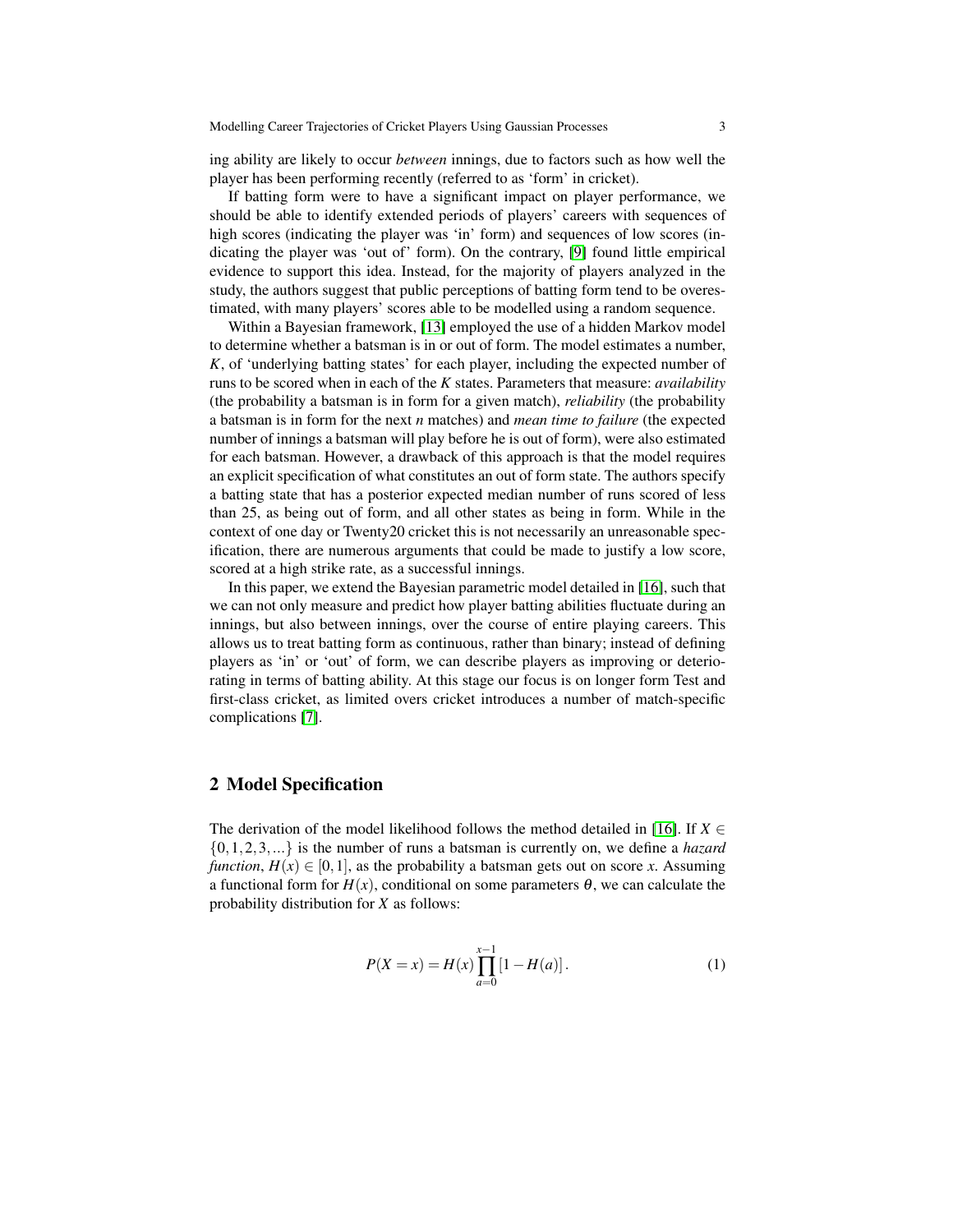For any given value of *x*, this can be thought of as the probability of a batsman surviving up until score *x*, then being dismissed. However, in cricket there are a number of instances where a batsman's innings may end without being dismissed (referred to as a 'not out' score). Therefore, in the case of not out scores, we compute  $P(X > x)$  as the likelihood, rather than  $P(X = x)$ . Comparable to right-censored observations in the context of survival analysis, this assumes that for not out scores the batsman would have gone on to score some unobserved score, conditional on their current score and their assumed hazard function.

Therefore, if *I* is the total number of innings a player has batted in and *N* is the number of not out scores, the probability distribution for a set of conditionally independent 'out' scores  $\{x_i\}_{i=1}^{I-N}$  and 'not out' scores  $\{y_i\}_{i=1}^{N}$  can be expressed as

<span id="page-3-0"></span>
$$
p(\{x\},\{y\}) = \prod_{i=1}^{I-N} \left( H(x_i) \prod_{a=0}^{x_i-1} [1 - H(a)] \right) \times \prod_{i=1}^{N} \left( \prod_{a=0}^{y_i-1} [1 - H(a)] \right). \tag{2}
$$

When data  $\{x, y\}$  are fixed and known, Equation [2](#page-3-0) gives the likelihood for any proposed form of the hazard function,  $H(x; \theta)$ . Therefore, conditional on the set of parameters  $\theta$  governing the form of  $H(x)$ , the log-likelihood is

$$
\log(L(\theta)) = \sum_{i=1}^{I-N} \log H(x_i) + \sum_{i=1}^{I-N} \sum_{a=0}^{x_i-1} \log[1 - H(a)] + \sum_{i=1}^{N} \sum_{a=0}^{y_i-1} \log[1 - H(a)]. \quad (3)
$$

#### 2.1 Parameterizing the Hazard Function

The model likelihood in Equation [3](#page-3-1) depends on the parameterization of the hazard function,  $H(x)$ . As per [\[16\]](#page-8-11), we parameterize the hazard function in terms of an *effective average function*,  $\mu(x)$ , which represents a player's ability on score x, in terms of a batting average. Given the prevalence of the batting average in cricket, it is far more intuitive for players and coaches to think of ability in terms of batting averages, rather than dismissal probabilities. The hazard function can then be expressed in terms of the effective average function,  $\mu(x)$ , as follows

<span id="page-3-1"></span>
$$
H(x) = \frac{1}{\mu(x) + 1} \tag{4}
$$

where the effective average contains three parameters,  $\theta = {\mu_1, \mu_2, L}$ , and takes the following functional form

<span id="page-3-2"></span>
$$
\mu(x) = \mu_2 + (\mu_1 - \mu_2) \exp\left(\frac{-x}{L}\right). \tag{5}
$$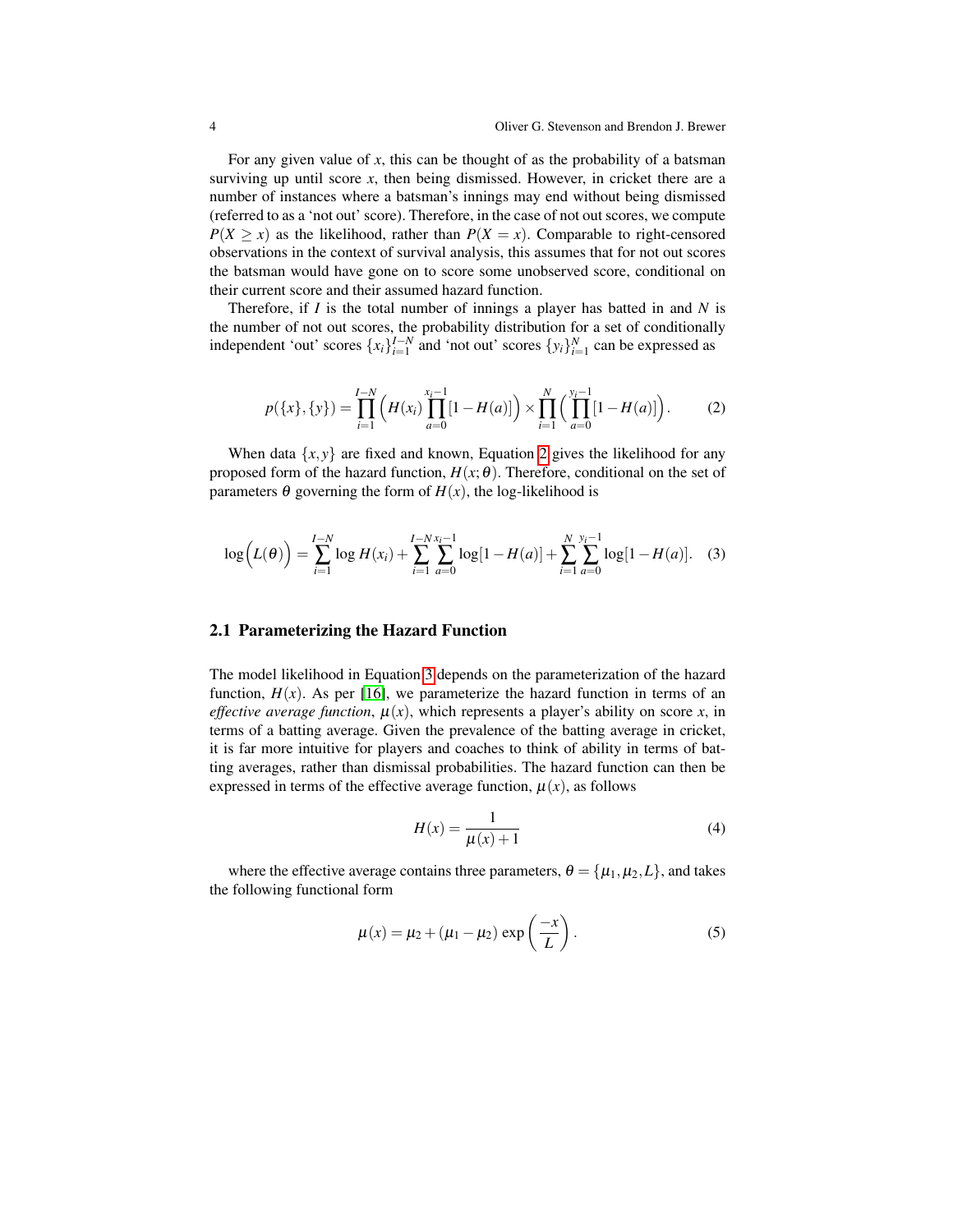Here,  $\mu_1$  represents a player's initial batting ability when beginning a new innings, while  $\mu_2$  is the player's 'eye in' batting ability once used to the specific match conditions. Both  $\mu_1$  and  $\mu_2$  are expressed in terms of a batting average. The timescale parameter L, measures the speed of transition between  $\mu_1$  and  $\mu_2$  and is formally the *e*-folding time. By definition the *e*-folding time, *L*, signifies the number of runs scored for approximately 63% (formally  $1 - \frac{1}{e}$ ) of the transition between  $\mu_1$  and  $\mu_2$  to take place and can be understood by analogy with a 'half-life'. This model specification allows us to answer questions about individual players, such as: (1) how well players perform when they first arrive at the crease, (2) how much better players perform once they have 'got their eye in' and (3) how long it takes them to 'get their eye in'.

## 2.2 Modelling Between-Innings Changes in Batting Ability

To extend the model further, such that we can measure variations in player batting ability between innings, we use the same likelihood function in Equation [3.](#page-3-1) However, we re-parameterize the effective average function to include a time component, *t*, such that

$$
\mu(x,t) = \text{expected betting average on score } x \text{, in } t^{th} \text{ career innings.}
$$
 (6)

For clarity, we will refer to  $\mu(x)$  as the 'within-innings' effective average (explaining how ability changes within an innings). By marginalizing over all scores, *x*, we obtain the 'between-innings' effective average,  $v(t)$ , which explains how ability changes between innings, across a playing career.

$$
v(t) = expected \text{ batting average in } t^{th} \text{ career innings.}
$$
 (7)

When estimating  $v(t)$ , we need to account for variations in ability due to external factors such as: recent form, general improvements/deterioration in skill and the element of randomness associated with cricket. This is achieved by fitting a  $\mu_2$ parameter for each innings in a player's career, where  $\mu_{2_t}$  represents a player's 'eye in' batting ability, corresponding to their *t th* innings. We are then able to predict the expected batting average in each innings,  $v(t)$ , analytically using Equation [5.](#page-3-2)

To afford a player's underlying batting ability a reasonable amount of flexibility, the set of  $\{\mu_{2_t}\}$  terms are modelled using a Gaussian process. A Gaussian process is fully specified by an underlying mean value, m, and covariance function,  $K(X_i, X_j)$ , which will determine by how much a player's batting ability can vary from innings to innings [\[14\]](#page-8-15). Our choice of covariance function is the commonly used squared exponential covariance, which contains scale and length parameters  $\sigma$  and  $\ell$ .

Therefore, the model contains the set of parameters  $\theta = {\mu_1, {\mu_2, \ldots, \sigma, \ell}}.$ The model structure with respect to parameters  $\mu_1$ , *L*, *C* and *D* follows the model specification detailed in [\[16\]](#page-8-11), with the parameters assigned the following prior distributions.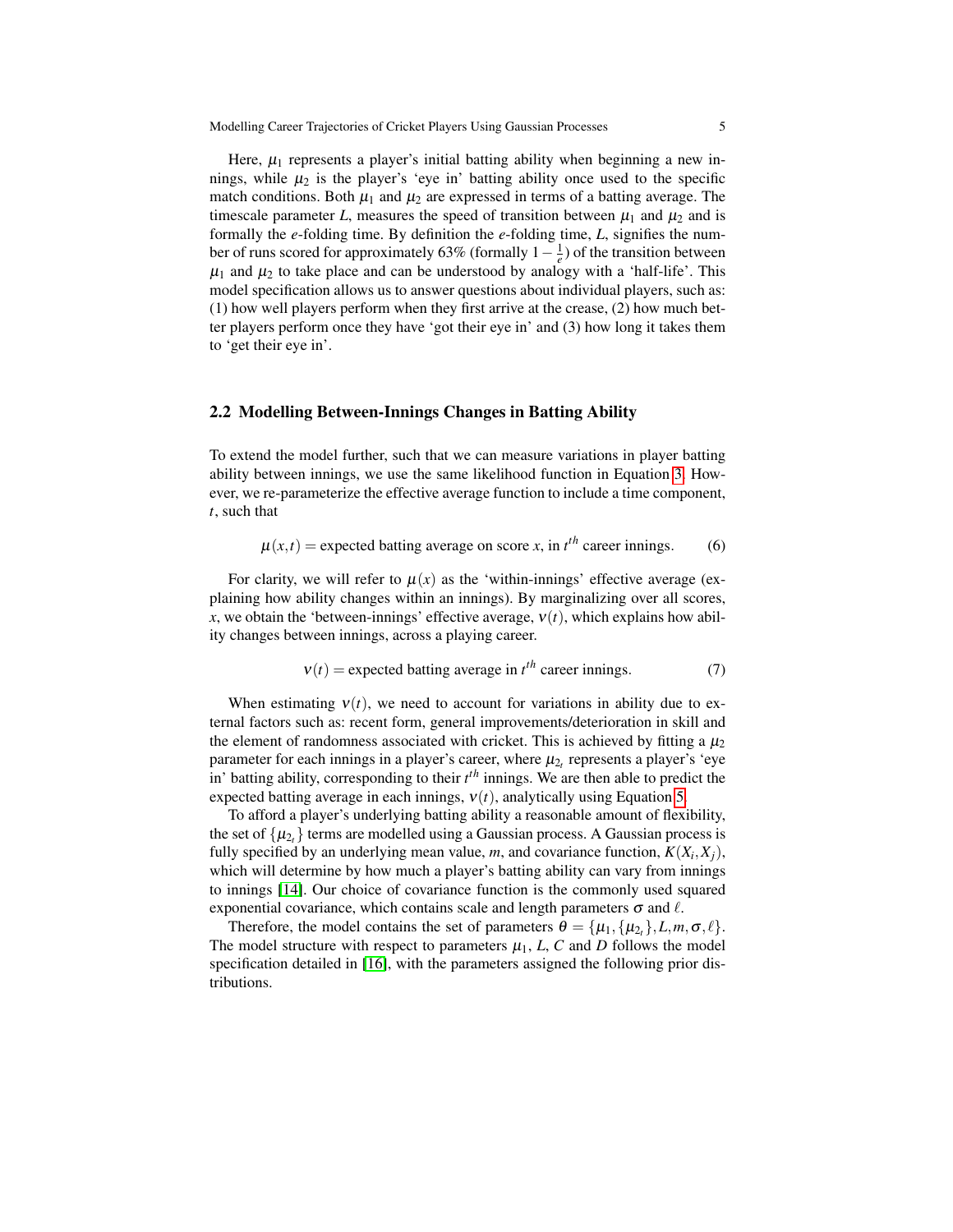6 Oliver G. Stevenson and Brendon J. Brewer

| $\mu_1 \leftarrow C \mu_2$ | $log(\mu_{2_t}) \sim$ Gaussian process $(m, K(X_i, X_j; \sigma, \ell))$ |
|----------------------------|-------------------------------------------------------------------------|
| $L \leftarrow D\mu_2$      | $m \sim$ Lognormal(log(25), 0.75 <sup>2</sup> )                         |
| $C \sim \text{Beta}(1, 2)$ | $\sigma \sim$ Exponential(10)                                           |
| $D \sim \text{Beta}(1, 5)$ | $\ell \sim$ Uniform $(0, 100)$                                          |

These priors are either non-informative or are relatively conservative, while loosely reflecting our cricketing knowledge. It is worth noting, that as we are measuring ability in terms of a batting average (which must be positive), we model  $log(\mu_{2t})$ , rather than just  $\mu_{2t}$ , to ensure positivity in our estimates.

As the model requires a set of  $\{\mu_{2t}\}$  parameters to be fitted (one for each innings played), the model can contain a large number of parameters for players who have enjoyed long international careers. Therefore, to fit the model we employ a C++ implementation of the nested sampling algorithm [\[15\]](#page-8-16), which uses Metropolis-Hastings updates and is able to handle both high dimensional and multimodal problems that may arise. The model output provides us with the posterior distribution for each of the model parameters, as well as the marginal likelihood, which makes for trivial model comparison. For each player analyzed, we initialize the algorithm with 1000 particles and use 1000 MCMC steps per nested sampling iteration.

## 3 Analysis of Individual Players

## 3.1 Data

The data we use to fit the model are simply the Test career scores of an individual batsman and are obtained from Statsguru, the cricket statistics database on the Cricinfo website<sup>[1](#page-5-0)</sup>. As the model assumes that a player's ability is not influenced by the specific match scenario, it is best suited to longer form cricket, such as Test matches, where there is generally minimal external pressure on batsmen to score runs at a prescribed rate.

#### 3.2 Modelling Between-Innings Changes in Batting Ability

To illustrate the practical implications of the model, let us consider the Test match batting career of current New Zealand captain, Kane Williamson. The evolution of Williamson's between-innings effective average,  $v(t)$ , is shown in Figure [1](#page-6-0) and suggests that early in his career, Williamson was not as good a batsman as he is today. In fact, it was not until playing in roughly 50 innings that he began to consistently bat *at least* as well as his current career average of 50.36. This is not surprising, as

<span id="page-5-0"></span><sup>1</sup> www.espncricinfo.com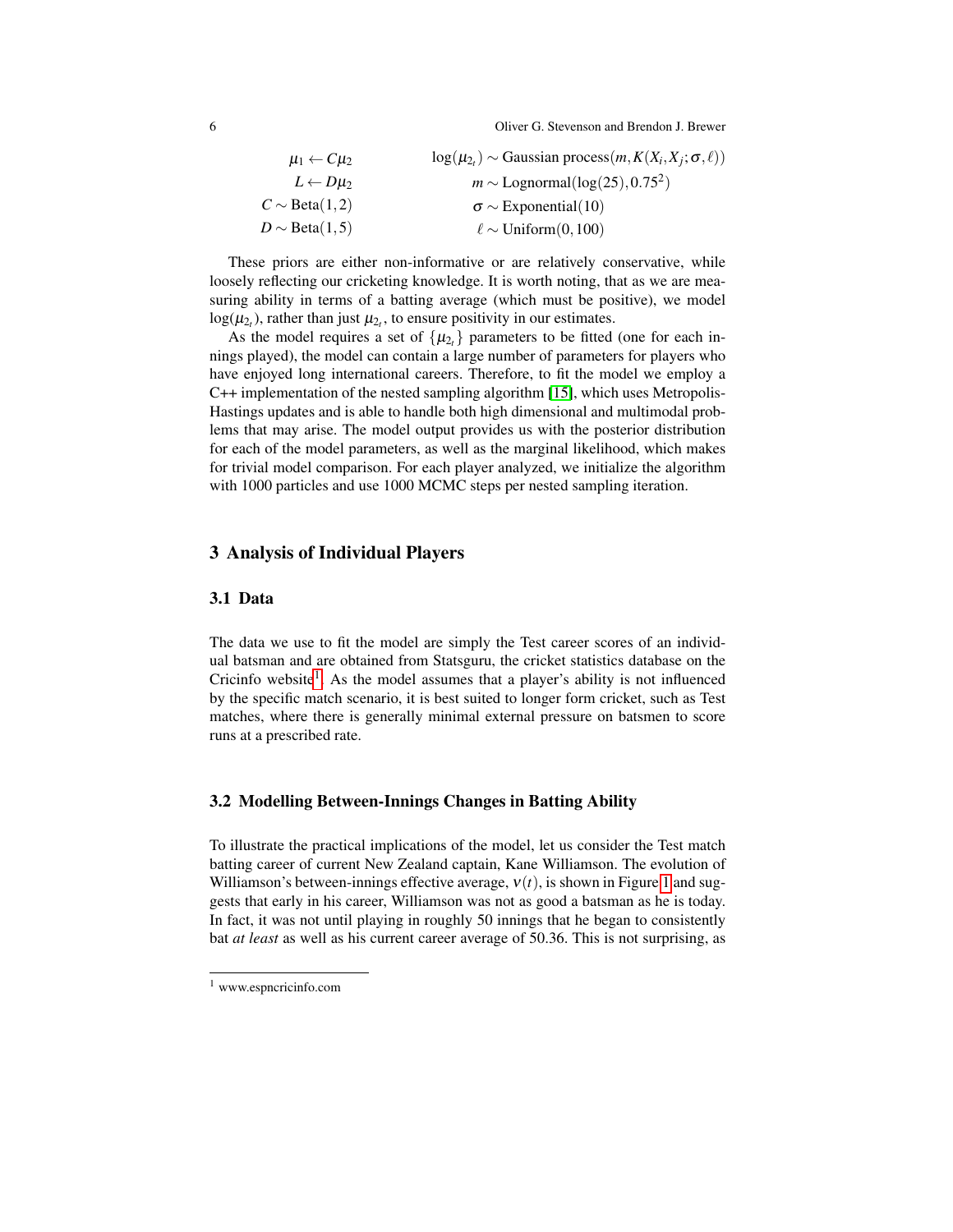it is a commonly held belief that many players need to play in a number of matches to 'find their feet' at the international level, before reaching their peak ability.



<span id="page-6-0"></span>Fig. 1 Posterior predictive effective average function for  $v(t)$  (red), fitted to Kane Williamson's Test career data, including a subset of posterior samples (green), future predictions (purple) and a 68% credible interval (pink/dotted purple).

To gain a better understanding of how Williamson compares to other batsmen globally, we can compare multiple players' effective average functions. Figure [2](#page-6-1) compares the predictive effective average functions for the current top four batsmen in the world, as ranked by the official International Cricket Council (ICC) ratings<sup>[2](#page-6-2)</sup>.



<span id="page-6-1"></span>**Fig. 2** Posterior predictive effective average functions,  $v(t)$ , for 'the big four', including predictions for the next 20 innings (dotted).

<span id="page-6-2"></span><sup>&</sup>lt;sup>2</sup> As of 1<sup>st</sup> August, 2018: (1) Steve Smith, (2) Virat Kohli, (3) Joe Root and (4) Kane Williamson – commonly referred to as 'the big four'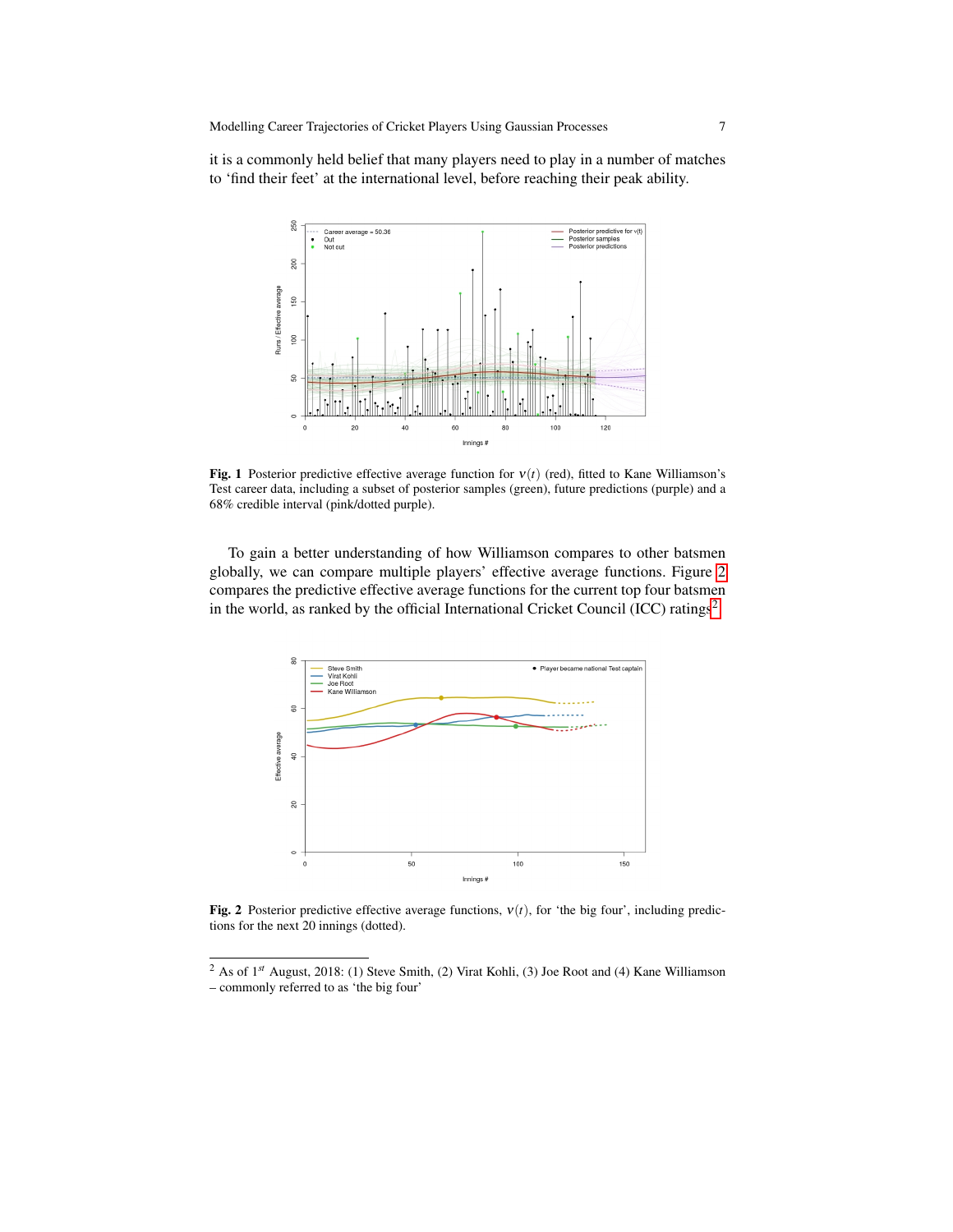As we might expect, all players appear to have improved in terms of batting ability since the start of their careers. Again, this supports the concept of 'finding your feet' at the international level, although different players appear to take different lengths of time to adjust to the demands of international cricket.

Table [1](#page-7-0) shows each player's predicted effective average for their next innings, as well as their ICC rating. The order of these four players remains unchanged when ranking by predicted effective averages instead of ICC ratings, however, as we have computed the posterior predictive distributions for  $v(t)$ , our model has the added advantage of being able to quantify the differences in abilities between players. Rather than concluding 'Steve Smith is 26 rating points higher than Virat Kohli', we can make more useful statements such as: 'we expect Steve Smith to outscore Virat Kohli by 5.1 runs in their next respective innings' and 'Steve Smith has a 68.8% chance of outscoring Virat Kohli in their next respective innings'.

<span id="page-7-0"></span>**Table 1** Predicted effective averages,  $v(t)$ , for the next career innings for 'the big four'. The official ICC Test batting ratings (as of 1*st* August, 2018) are shown for comparison.

| <b>Player</b>      | Career average | Predicted $v$ (next innings) | $ICC$ Rating $(\#)$ |
|--------------------|----------------|------------------------------|---------------------|
| S. Smith (AUS)     | 61.4           | 62.5                         | 929(1)              |
| V. Kohli (IND)     | 53.4           | 57.4                         | 903(2)              |
| J. Root (ENG)      | 52.6           | 52.6                         | 855(3)              |
| K. Williamson (NZ) | 50.4           | 51.2                         | 847(4)              |

## 4 Concluding Remarks and Future Work

We have presented a novel and more accurate method of quantifying player batting ability than traditional cricketing statistics, such as the batting average. The results provide support for the common cricketing belief of 'finding your feet', particularly for players beginning their international careers at a young age, with many batsmen taking a number of innings to reach their peak ability in the Test match arena. With respect to batting form, the model appears to reject the idea of recent performances as having a significant impact on innings in the near future. In particular, it appears that the effect of recent form varies greatly from player to player.

A major advantage of the model is that we are able to maintain an intuitive cricketing interpretation, allowing for the results and implications to be easily digested by coaches and selectors, who may have minimal statistical training. Additionally, we are able to make probabilistic statements and comparisons between players, allowing us to easily quantify differences in abilities and predict the real life impacts of selecting one player over another. As such, the findings have practical implications in terms of player comparison, talent identification, and team selection policy.

It is worth noting that we have ignored important variables, such as the number of balls faced in each innings, as well as the strength of the opposition. Currently, the model treats all runs scored equally. Implementing a means of incorporating more in-depth, ball-by-ball data and including the strength of opposition bowlers will reward players who consistently score highly against world-class bowling attacks.